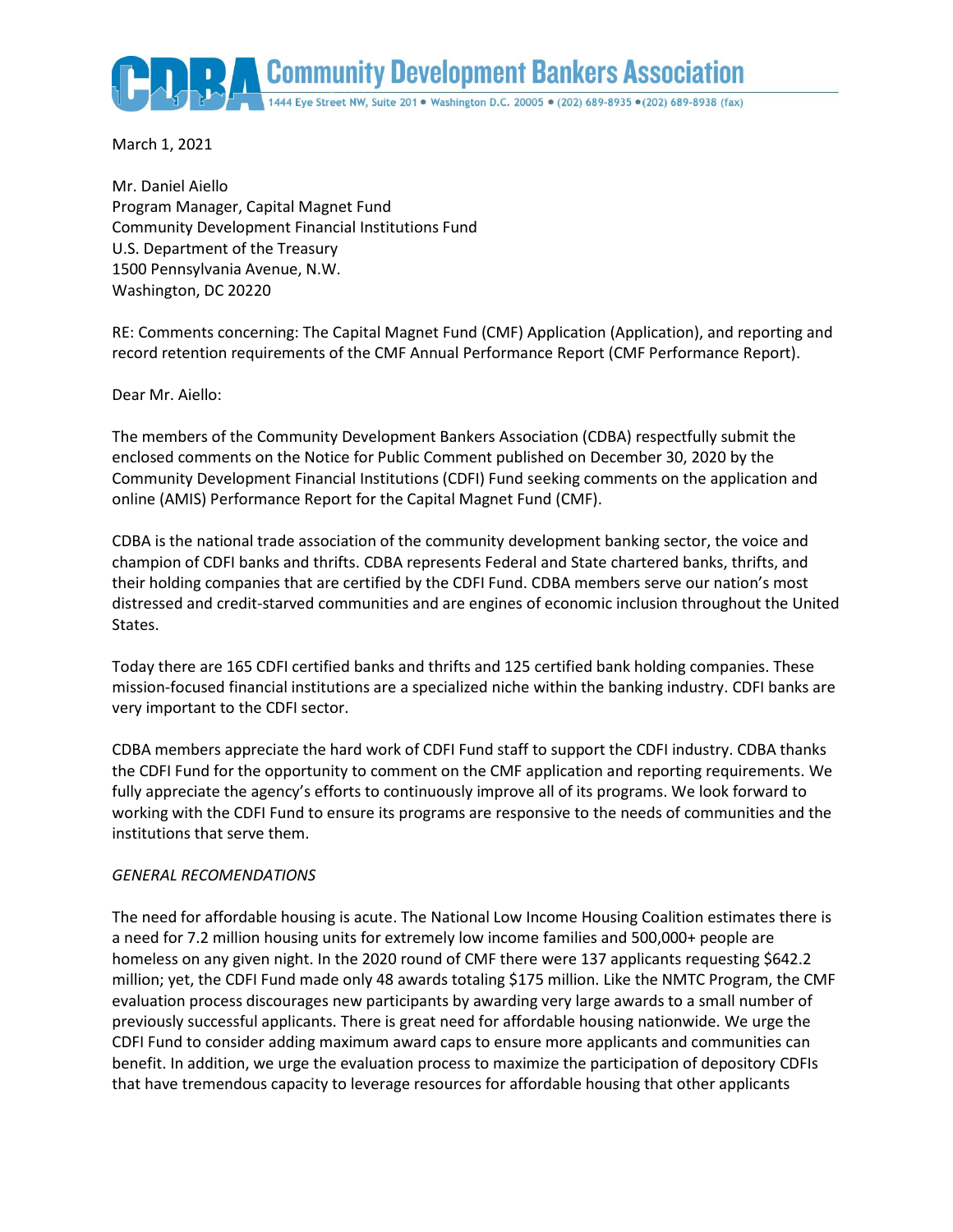cannot. We note only five depository CDFIs received CMF awards (4 banks, 1 credit union) received awards in 2020.

COMMENTS ON SPECIFIC QUESTIONS:

# **CMF Application**

# *Impact*

We support the proposed examples of desirable outcomes. This section, however, can be enhanced by making it more flexible. One enhancement is to allow applicants to identify alternative impacts within the application (i.e. more specific, or new impacts) that are appropriate to their target market.

We recommend the CDFI Fund add to its list of "baseline" impacts the value of developing affordable housing outside of low- and moderate communities. We agree that avoiding the negative impact of dislocation is an important goal. While we believe it is vital to increase the volume of quality housing stock in lower income areas; there are also benefits to building new affordable housing in moderate income communities. The benefits of mixed income housing and neighborhoods on individuals and families is well documented, including psychological benefits for low-income residents and the education, health and behavioral benefits for children.<sup>1</sup>

In considering impact, the CMF program must acknowledge the different roles that lenders and developers perform. Housing authorities and nonprofit developers exercise primary control over a project's design, and therefore its impact. Lenders may demonstrate some control, primarily by choosing whether or not to provide financing for projects that have already been planned. However, in a market with limited resources or opportunities, the choice may be between one project and zero. In this case, the existence of the project is itself demonstrative of impact. A local CDFI bank ought to be recognized for its contribution and not be penalized for entering into a project after it has been designed.

# *Entity Types*

 $\overline{a}$ 

While we appreciate the efforts of CDFI staff to accommodate all CDFI entities, CDBA members report that guidance offered to CDFI banks is often verbal, discrete, and not necessarily documented. This is helpful in the moment, but verbal guidance is subject to change, and it is not disseminated within the field. Bank-specific written guidance, or FAQs, will help continue and perhaps expand CDFI bank participation in the CMF.

# *Areas of Economic Distress (AEDs) and High Opportunity Areas (HOAs)*

We recommend High Opportunity Areas be included in the Application. A narrow focus on AEDs limits the CMF's reach. Lower-income communities will benefit from greater access to affordable housing if HOA's are given priority. The FHFA definition of HOA is adequate. The definition of HOA includes areas identified by state Qualified Action Plans (QAPs), and is therefore responsive to the needs of local markets. To the extent possible, we urge the CDFI Fund to rely on existing definitions to avoid complexity arising from overlap, contradictions, and confusion.

 $1$  Housing Matters, "Mixed-Income's Anticipated and Realized Benefits," June 16, 2016, housingmatters.urban.org/research-summary/mixed-incomes-anticipated-and-realized-benefits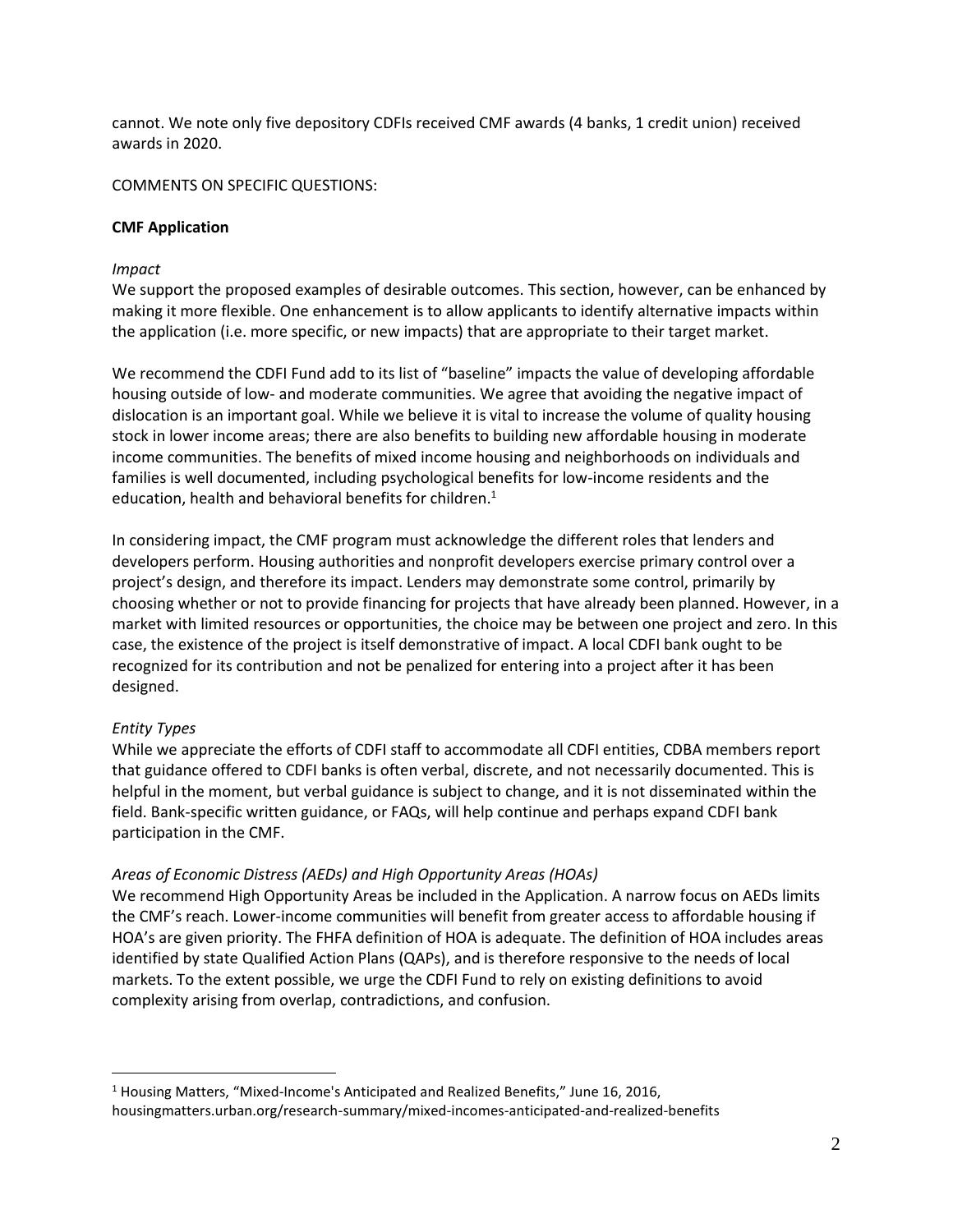### *Areas of Economic Distress Data Sets*

CDBA agrees it is appropriate to make periodic changes to AED data sets to the extent any changes, as well as acknowledge and support the long-term planning needs of CMF participants.

#### *Priorities*

As with AEDs, it is appropriate to provide periodic changes to scoring priorities to the extent any changes, as well as acknowledge and support the long-term planning needs of CMF participants.

### *Rural Areas*

We urge the CMF Program to be flexible -- particularly as relates to single-state service area CMF recipients -- to allow the pursuit of out-of-state projects. For example, many CDFI banks primarily serve one state, but are often presented with good affordable housing projects from out-of-state. The existence of these interstate opportunities demonstrates need -- especially for rural communities -- for this capital to move to where the demand exists. This circumstance reveals an opportunity for CDFIs to expand their reach and impact. Today single-state CDFI banks are prevented from responding to this need due to CMF's single-state service areas. CDBA urges the CDFI Fund to create a national rural service area that will allow CDFIs to invest in rural projects outside their traditional service area.

Non-rental, non-LIHTC affordable housing predominates in most rural areas. These areas will benefit if lenders are given flexibility when certifying to the long-term affordability of projects. Rural CDFI banks in particular report being unable to apply CMF funds for otherwise beneficial projects due to documentation requirements for rent rolls or other LIHTC documentation. We urge the CDFI Fund to work with lenders to identify alternative methods to document this certification

#### *Leverage*

CDBA understands the 10:1 minimum leverage ratio is statutory and the CDFI Fund must work with this requirement. Yet, we recommend that the CDFI Fund consider some modifications to the "one-size-fitsall" minimum leverage that considers different types of housing or economic development needs. For example, can the CDFI develop a "weighting system" -- similar to one used in the BEA Program -- which assigns different weights to different types of housing activities toward a minimum leverage calculation? Such a formula will compensate for the strong bias of the CMF toward only one type of housing and ensure the program works for different communities. Without some adjustment to the current minimum leverage ratio, many needy communities are shut out of CMF.

A single standard discourages applicants based on geography or the nature of the housing stock in a local community. For example, low-income communities have a need for affordable housing but the nature of the need is diverse. Based on the local need, many CDFI banks working in rural communities have been dissuaded from applying to CMF when they concluded that the currently configured 10:1 ratio is too difficult to meet in communities where single family housing is the most feasible and practical affordable housing solution. The CMF Program ought to provide tools for a broad range of community needs; a minimum ratio that is responsive to market conditions will help.

# *Program Income*

Program income continues to challenge CDFI banks. Lining up a project that satisfies income, geographic, and leverage performance targets within the one year reinvestment period does not lead to best outcomes for communities. Instead, it incentivizes a narrow compliance mindset. We recommend greater flexibility for the timing of the reinvestment requirement.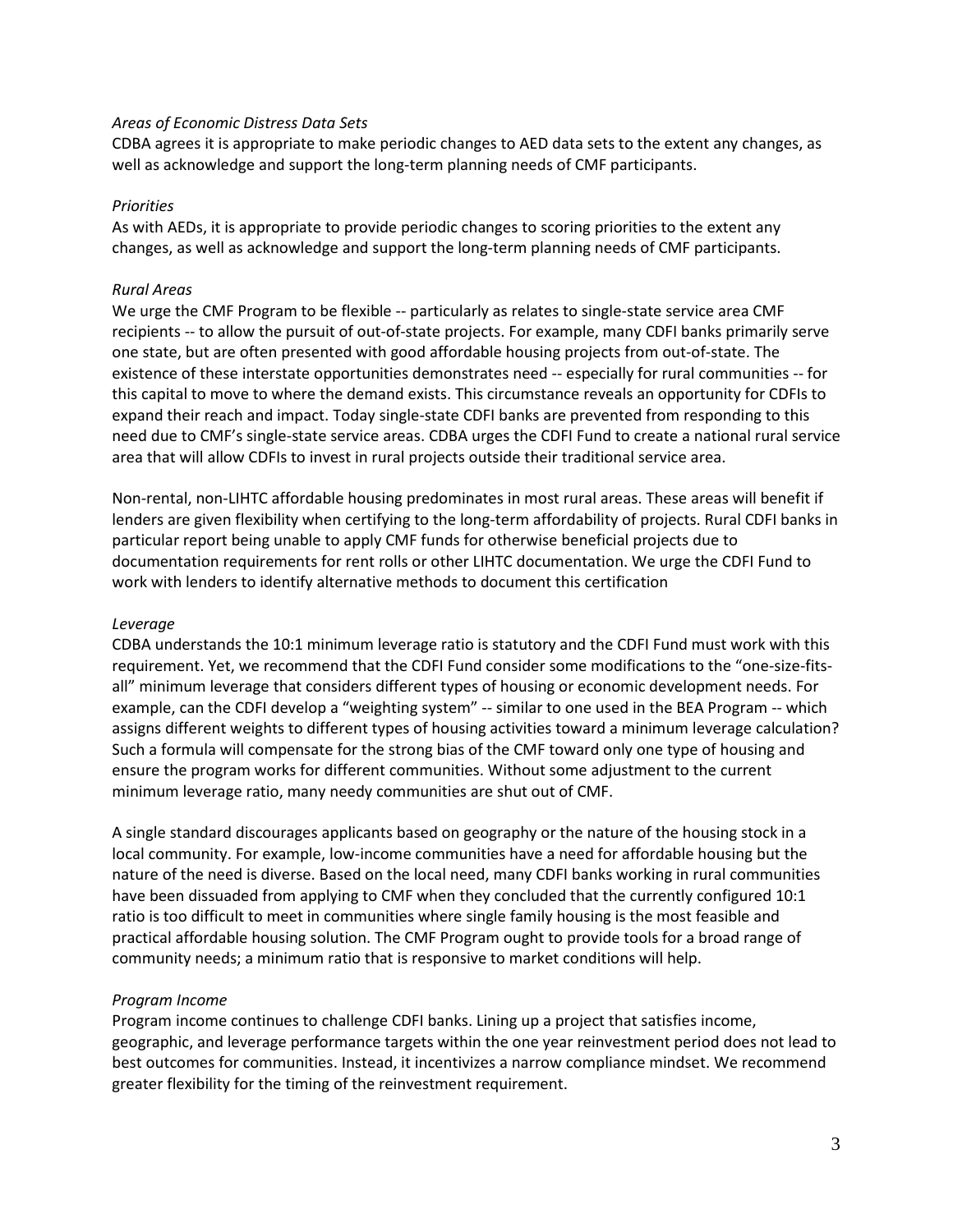Revising the reinvestment requirement can help the CMF respond to the diverse range of needs in lowincome communities. To support this, we suggest the CMF allow reinvestment outside of service areas. This is logically and practically consistent with our recommendation to allow and incentivize participation outside of single-state service areas and in rural areas. This will help the CMF respond to the diverse range of markets and needs in low-income communities.

### *Streamlined Collection of Data on Track Record/Projections*

We support the CDFI Fund's proposal to collect five years of cumulative data, rather than annual data. This is appropriate and will relieve compliance and reporting burdens.

Related, CDBA members report that the requirement to track interest income for program income requirements, even when interest income is not required to be reinvested in affordable housing projects, poses an unnecessary burden. A large part of the challenge is due to CMF funding often being blended with other sources of capital. Calculating a proportionate share of interest income is in these circumstances, not only time consuming, but often necessarily an estimate. We recommend eliminating this reporting requirement.

# *Alignment with other Housing Programs*

CDBA members report that the majority of their CMF investments have been in LIHTC properties. Aligning with LIHTC and other housing programs will greatly ease reporting burden. To the CDFI Fund's specific question of how to reduce the burden on applicants "particularly related to requirements or reporting for tenant income determination," the CMF would benefit from allowing borrowers to align rents and incomes with LIHTC categories. LIHTC projects are already heavily regulated and monitored by state housing finance agencies and have a longer extended use period than is required under CMF. We recommend this be deemed satisfactory for affordability purposes. CDFIs can also ease the reporting burden on borrowers by accessing affordability data through state housing finance agencies.

# *Loan Loss Reserves/Guarantees*

We do not support the CDFI Fund's proposal to require applicants to place loan loss reserves or guarantees in segregated accounts. We believe it creates unnecessary administrative work for small CDFIs. Rather than requiring this, we suggest that the CDFI Fund make this a strong recommendation akin to "best practices."

# **CMF Performance Report**

#### *Data Collection Changes*

The "Fields Proposed for Deletion" are a good step to mitigate the reporting burden on CMF participants. However, the numerous new questions added to the Performance Report Fields roll this progress back, and do not adequately take into consideration the strategies and uses of funds employed by different types of applicants, e.g. CDFIs vs housing authorities and developers. Numerous fields are not clearly related to the act of providing financing, and are not clearly tied to the point in time at which a financing entity joins a project. We suggest that the CDFI Fund convene a separate working group of current and potential CMF financing entities (as opposed to housing authorities and developers), with a generous timeline, to review the existing and proposed performance data points together, and submit jointly considered recommendations for the content of this data.